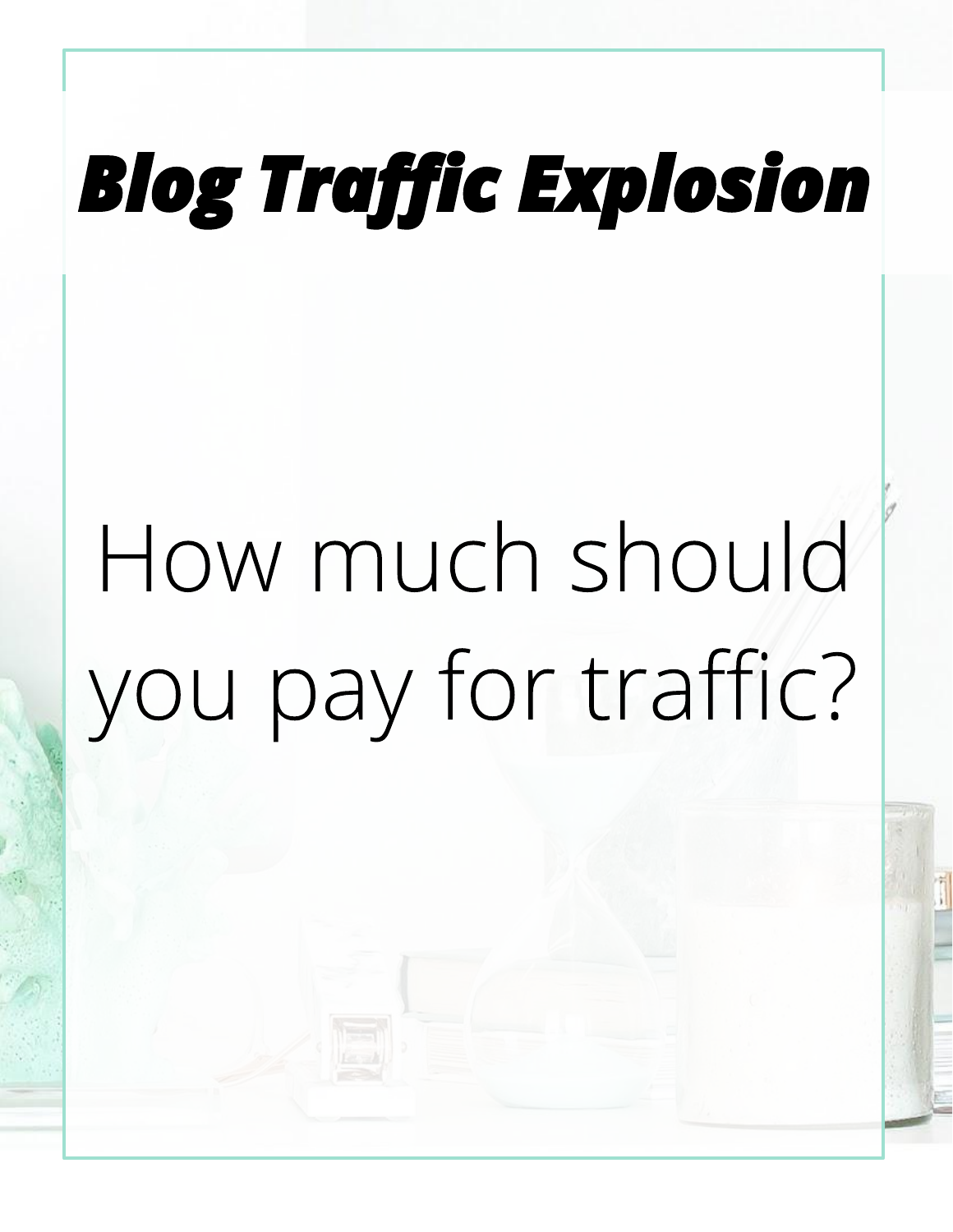### **Blog Traffic Explosion**

MODULE 3 // ADVERTISING YOUR BLOG

#### How much should you pay for traffic?

- 1. Is your blog currently making money? YES NO
- 2. What is your most popular product or service that you sell?

\_\_\_\_\_\_\_\_\_\_\_\_\_\_\_\_\_\_\_\_\_\_\_\_\_\_\_\_\_\_\_\_\_\_\_\_\_\_\_\_\_\_\_\_\_\_\_\_\_\_\_\_\_\_\_\_\_\_\_\_\_

- 3. How much is your average profit per transaction? \$
- 4. How many sales have you made over the past six months? TOTAL SALES:
- 5. How many new subscribers have you added to your email list over the past six months? TOTAL SUBSCRIBERS:
- 6. Divide your number of sales by the number of people you added to your email list. This is your conversion ratio for your email list. CONVERSION RATIO: \_\_\_\_\_\_\_\_\_%